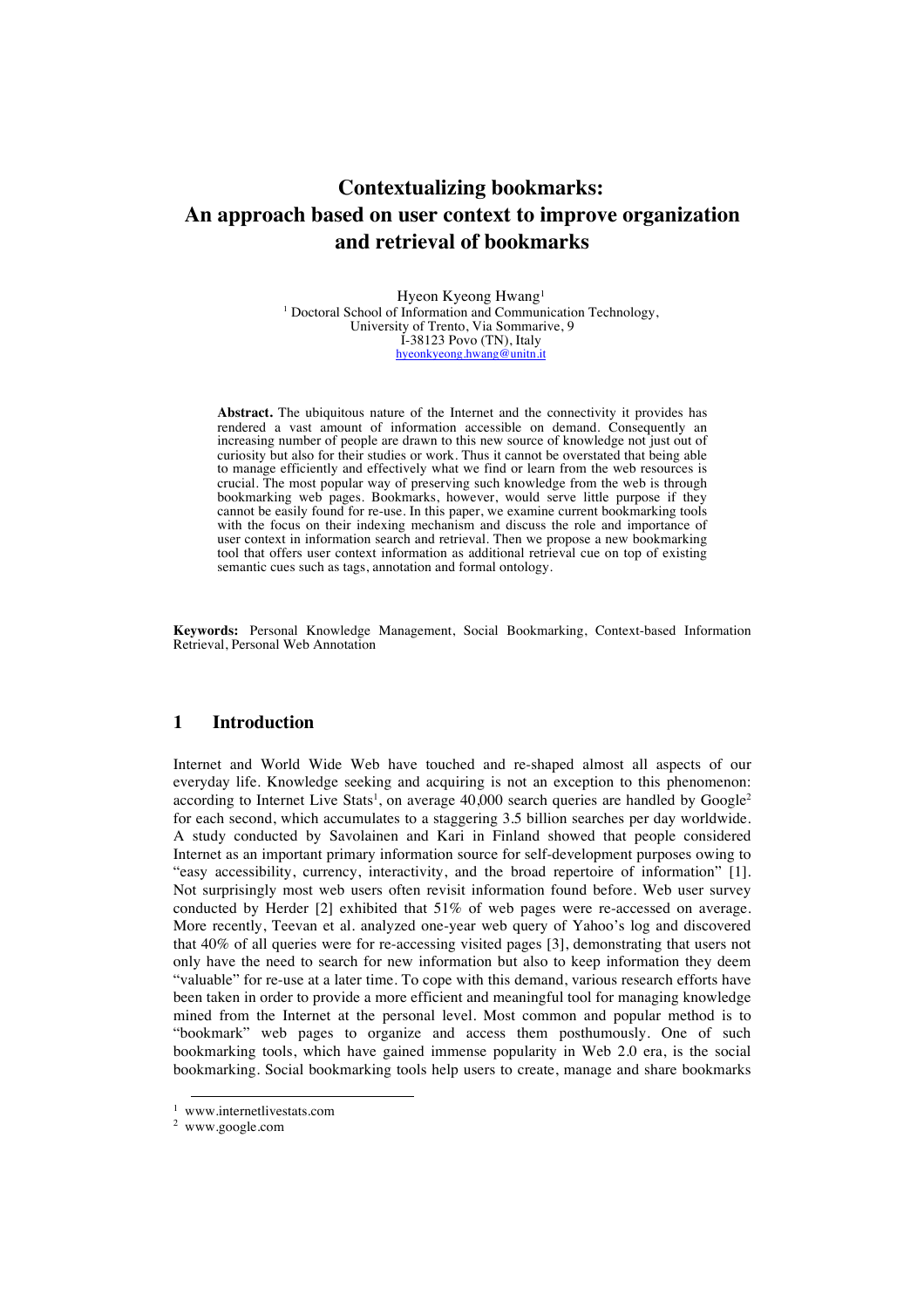[4] of Internet resources by indexing web pages by folksonomy, known as "tags". Tags offer personalized classification of bookmarks by permitting users to add labels they find most relevant to the web resources. Nevertheless some researchers have observed that most web users do not use bookmarks to re-access information they have stored [5][6]. More interestingly, using tags<sup>3</sup> does not seem to mitigate the limitation of using folders (i.e., users cannot remember which folder contains information they seek). Several comparative studies done on folders and tags showed no significant difference in retrieval performance [7][8][9]. If neither folders nor tags solve the problem of re-accessing saved bookmarks, what could be done to help users easily to find them when they need? This consequently leads us to examine more closely how human brains manage information, especially its retrieval process of memory. Context<sup>4</sup> seems to play a very important role in bringing back memory in human brains as purported by researchers in the field of Psychology [10][11][12]. Most notably, the theory of context-dependent memory contends that context information is recorded along with target information in such way that target information can be retrieved better when context is presented as cues [11]. Using context in information systems is not new, however. Context has long been recognized as key importance in numerous fields (i.e. computational linguistics, mobile and pervasive computing, automatic image analysis, information retrieval) [13]. Especially in information retrieval, context is crucial because it helps to provide expedient delivery of content relevant to people's information needs [14]. Notwithstanding proven significance of user context in information search and retrieval, context has not been considered as an indexing mechanism of bookmarking tools as of today. To put this missing piece into the puzzle of easier retrieval of bookmarks, we propose a new bookmarking tool that encapsulates user context in which bookmarks are created and uses it for search and retrieval.

The rest of this paper is organized as follows: section 2 presents a review of different stateof-the-art approaches in existing bookmarking tools and use of context in information systems. Section 3 identifies shortcomings of current bookmarking methods and discusses how using context may bridge the gap. Then in section 4, we propose a new approach that exploits context, ontology and user's annotation for a more holistic way of managing personal bookmarks. The conclusion and contribution is provided in section 5.

## **2 State of the Art**

In this section, we review the state-of-art in research fields related to effective management of web information with the focus on search and retrieval: indexing mechanisms of current bookmarking tools and use of context in information retrieval systems.

#### **2.1 Bookmarking in Web 2.0 era**

Bookmarks are Uniform Resource Identifiers (URI) of web resources saved for retrieval at a later time, typically through built-in tools provided by various web browsers<sup>5</sup> or  $3<sup>rd</sup>$  parties. According to an early survey done by Pitkow and Kehoe [15], over 80% of 6,619 web users responded they used bookmarks to locate information found on the web and more recently a survey done in Finland showed 92.4% of respondents used bookmarks in their primary

<sup>&</sup>lt;sup>3</sup> Tags here do not necessarily mean those of folksonomy but are any "keywords" or "labels", both user-defined and otherwise.<br>Context is a very broad term and its definitions are proliferated. In this paper, we limit the meaning

of context to "any information that can be used to characterize the situation of an entity" [17], with

 $\frac{1}{5}$  Some browsers call bookmarks as favorites. For simplicity, we will use bookmark(s) as the generic term for functionality that allows saving and retrieving of web resources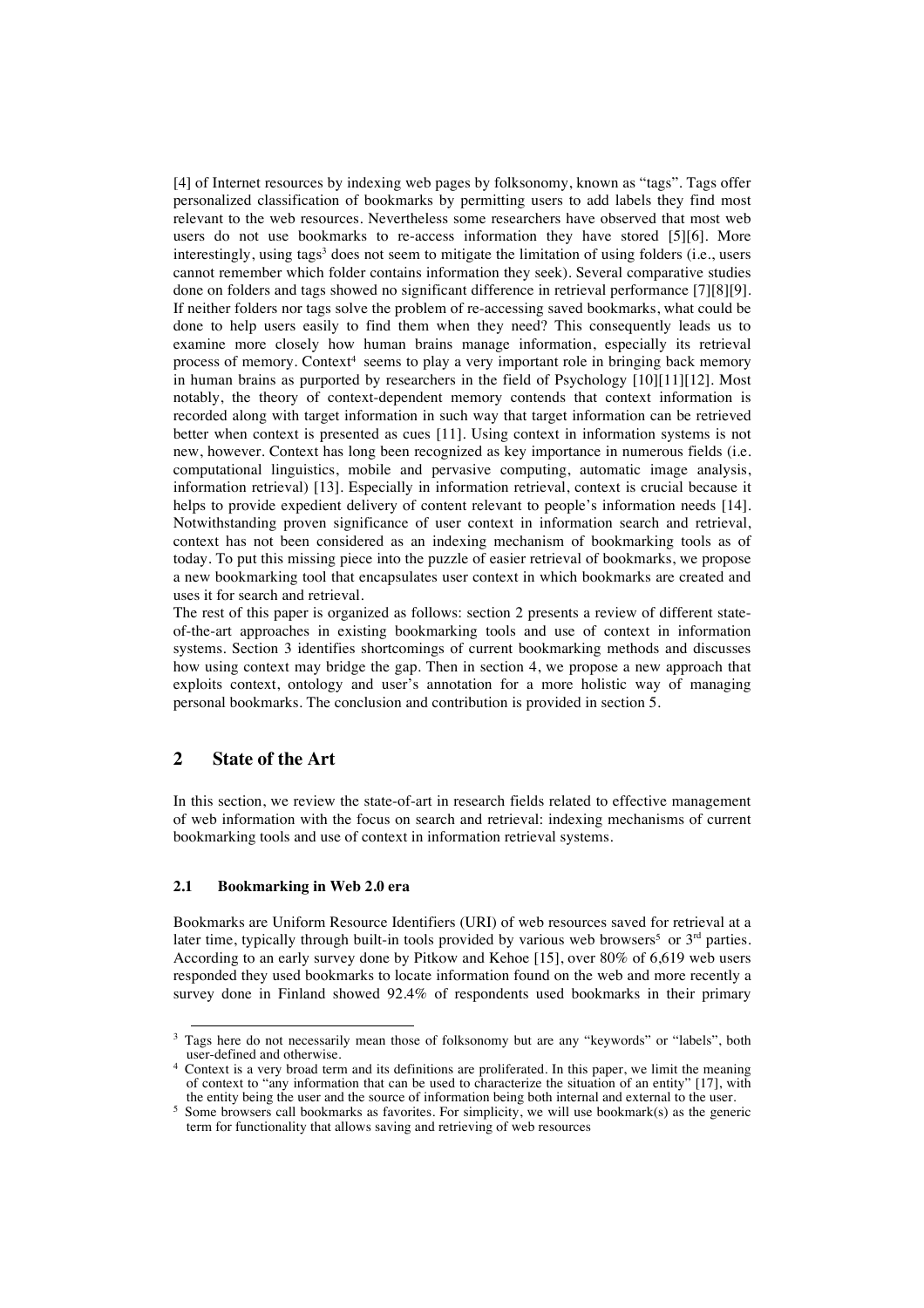browser [6]. Moreover, Abrams et al. [16] discovered that number of bookmarks of a user and time had a positive linear relationship, meaning that the size of bookmark collection increased over time. The results of these surveys indicate that bookmarking is one of the representative activities in which a user attempts to manage knowledge discovered on the web. Having this in mind, we review the current approaches of bookmarking tools in next subsections.

#### **2.1.1 Folksonomy-based approach**

Folksonomy, by definition, is a composite term of "folk" and "taxonomy" and a "kind of user creation of metadata" [17]. As opposed to classical taxonomy of folders for resource organization, Folksonomy uses user-defined keywords, "tags", for indexing and retrieval. Tags not only give users unlimited freedom in choosing the keywords that are most significant in their point of view but also minimize the "cost of participation", [4] typically met with formal ontology, because users do not need in-depth knowledge of existing ontology or taxonomy to meaningfully organize resources. Thanks to its easy-of-use and high degree of personalization, tagging is widely popular among users and its implementation can be found in numerous bookmarking tools. The most well known ones are Diigo<sup>6</sup> and Delicious<sup>7</sup>. Delicious was the first tool to offer the tags-based indexing system [18]. Tags are classified non-hierarchically: meaning establishing relations among the tags is not possible. Similarly Diigo is a social bookmarking system that offers a set of "recommended" tags to each saved page, which are based on the web content. Despite its wide acceptance, tags do not come without price. Because of the very reason for its popularity – high degree of arbitrary personalization – the search and retrieval of resources become a challenge. Moreover, a study carried out by Bergman et al. showed that users prefer navigation to search [19]. In fact, both Diigo and Delicious provide users with folderlike functions to organize their tagged resources.

#### **2.1.2 Annotation-based approach**

Annotation is the act of adding a metadata to an object. With the increasing availability of Internet, many users started adding annotations to the web resources in various forms. According to the study conducted by Fu et al [20], most users created annotations on web pages in forms of text selection for emphasis and notes or symbols for building association with the main content. These annotations, beyond their physicality, represent user's interpretation of the given content, showing "what" user has found valuable out of the whole. According to Kawase et al., annotations are a more efficient way of re-finding information. Their user experiment showed that users spent the least time in relocating information with the annotation than using search engines or bookmarks [21]. Currently web annotation tools are found mostly in educational and collaborative settings. For instance, Azouaou and Cyrille [22] proposed MEMONOTE, an annotation-based PKM tool for teachers meanwhile Shukla and Chaudhary [23] suggested another for research scholars. Nonetheless, general-purpose tools are also available for web annotations (i.e., A.nnotate<sup>8</sup>, Crocodoc<sup>9</sup>), which allow users to highlight, add notes and share their annotations with others. Diigo and Scrible<sup>10</sup> are two most popular bookmarking tools that provide annotation functionalities.

<sup>&</sup>lt;sup>6</sup> www.delicious.com<br>
<sup>7</sup> www.delicious.com<br>
<sup>8</sup> a.nnotate.com<br>
<sup>9</sup> personal.crocodoc.com/about/<br>
<sup>10</sup> www.scrible.com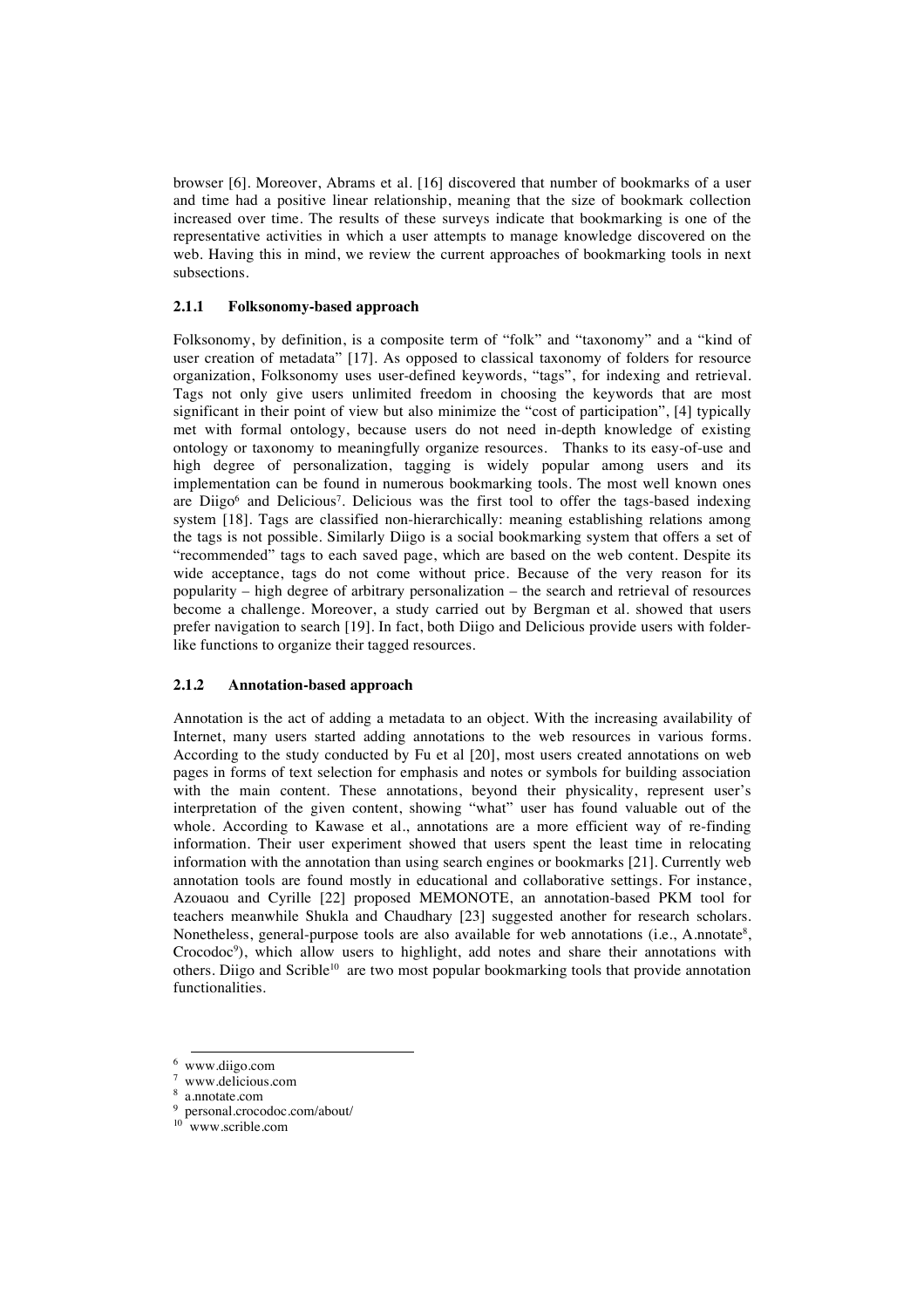#### **2.2 Context in information systems**

With the advent of mobile and pervasive devices, much attention has been given to incorporating context in information systems. Goker et al. argues that context information "provides an important basis for identifying and understanding" the information needs of users [14]. The extent of user context used in systems varies but it can be largely divided into "external" and "internal" [24]. While external context deals with physical environment factors (i.e. location, time, temperature, light, audio, and motion), internal context deals with logical factors implicitly expressed by user's activities (i.e. Google search). Most contextaware systems of today are centered on using external context. Although they have shown a degree of success in some areas (i.e. mobile computing and smart spaces) [25], internal context could play a major role in providing more relevant information to users. As a matter of fact, recent research is geared towards combining both external and internal context [24]. Use of context in bookmarking is still novel. However, a few researchers have conducted experiments with context-based tools to help users re-find information in recent years. YouPivot, proposed by Hailpern et al. [26], brings a new dimension to browsing history search by adding user specific context for easier retrieval of visited web pages. Users can pick a contextually related activity to "pivot" and view web pages visited in the close time frame before and after the pivoted activity. YouPivot also provides a special time-annotation method called "TimeMarks" with which users can mark a specific activity or time as to-beremembered. Their pilot study showed that users' strong preference to using YouPivot and improved performance in re-finding visited web pages. Nevertheless, YouPivot's context is rather limited: it considers only time and the name of activity (i.e. Facebook). Another tool, "ReFinder", proposed by Tangjian et al. takes a "context memory snapshot" [27] of each saved web page or desktop file. This snapshot includes time, place and concurrent activity and allows users to query web pages and desktop files based on context. As with YouPivot, user study showed positive results: users re-found files and web pages more quickly [27]. Although ReFinder is a powerful tool that allows users to add context not only to web pages but also to local files but it is not without drawbacks: it lacks the breadth and depth of user context by limiting it to location, time (only in date-time format), and activity. Moreover, the activity does not reflect current user activity but is an arbitrary list of to-do or categorization. Still the greatest caveat could be that users must manually insert all context information, which was found to be cumbersome in user study [27].

## **3 Problem statement**

Re-finding the right information can be painstakingly difficult as the sheer amount of information constantly increases. A research group at University of Washington in collaboration with Microsoft Research<sup>11</sup> defines this problem as "Keeping Found Things Found" ( $KFTF^{TM}$ ). According to their study, even though bookmarking is commonly used, most users do not rely on bookmarks to re-find the information they need but resort to other methods [5]. Similar survey done by Aula et al. [6] in Finland validates the findings of [5]: the median value of frequency of use of bookmarks as re-access strategy was "sometimes" despite the fact that an overwhelming 92.4% of the respondents were using bookmarks in their primary browser. The main reason for not using the bookmarks to re-access web pages stems from difficulty in locating the information once the collection of bookmarks becomes large. In a recent study of 236 experienced web users, 79.2% of respondents had more than 50 bookmarks, with average of 220 bookmarks and 29.7 folders per user [6]. As seen in this study, users resort to giving their ever-growing bookmarks a form of structure, typically folders, to aid them in managing and retrieving information. However, "folders can obscure

 <sup>11</sup> http://kftf.ischool.washington.edu/index.htm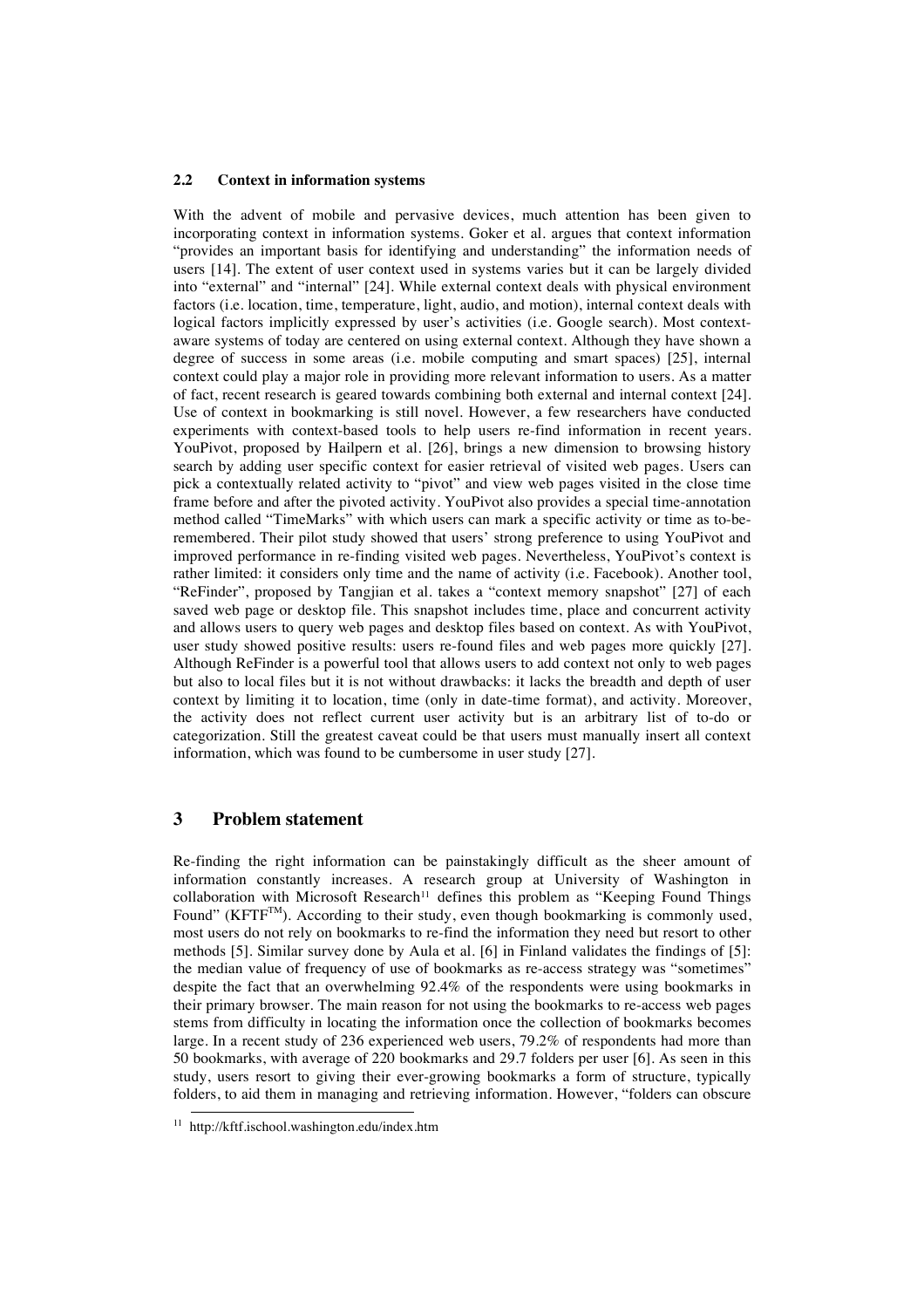as well as organize" [5]. The classic limitation of using folders is that users tend to forget where to look when they need a bookmark hidden from the naked eye. This is caused by folder name not necessarily reflecting fully the content they include as it assumes one-tomany relationship (i.e., one folder can have many documents). Using tags may alleviate this problem by allowing multiple keywords to be associated with single content. Nevertheless users still seem to experience frustration when re-locating information with tags as revealed in a study geared by Civan et al. [7]. They discovered that folders and tags yielded similar retrieval performance and that some users claimed using multiple categorizations [tags] "could cause confusion, redundancy, and inefficiency" [7]. Moreover, Wetzker et al. [28] conducted analysis of approx. 150 million bookmarks downloaded from Delicious and found out that users tended to use an increasing number of tags per bookmark for better organization and retrieval since few tags offered little distinction of each bookmark, which may hinder search at a later time. As these evidences point, if neither folders nor tags solve the problem of re-accessing saved bookmarks, what could be done to help users easily find them when they need? In 1995, Barreau & Nardy purported that people prefer locationbased methods for searching files on desktop [29] and this has been proven to be true also for bookmarks by recent studies. Bergman et al. discovered that direct search was the last resort for many people, after failing to navigate to target information [30] via digital location and a cross-tool (file, email and bookmark). A study of personal information management by Boardman and Sasse revealed that participants demonstrated "a strong preference for browsing over search in all tools" [31]. The reason why people prefer "browsing" (i.e. folders) to "direct search" (i.e. tags) could be found in the way how human brains work. Browsing requires users to select a specific location and then scan content for recognition whereas direct search calls for users to remember the exact query terms. Recognition is much less labor-intensive process than "recall" in memory management, hence one of the basis of Graphic User Interface design is that "see and choose is easier than recall and type" [32]. This thesis, consequently, aims to answer following questions.

- Could user context be offered as additional browsing cue to search and retrieve bookmarks more efficiently and effectively?
- In that case, what kind of user context would prove to be most useful?

In the next section, we propose a prototype system that exploits advantages of both personalized (folksonomy and annotation-driven) and formal (ontology-driven) approaches, under the umbrella of user context.

## **4 Proposed solution**

The proposed solution harnesses positive benefits both from existing approaches (annotation, ontology and tags) and adds on contextual cues to index each bookmarked web page. The bookmarking tool will be developed as a Chrome extension application built using HTML5 and Javascript with communication with server over HTTP. When user clicks on the app button from Chrome browser bar to save a new bookmark, he or she will be shown a bookmark dialog box where he or she can view or edit contextual information, add or choose recommended tags. In the main home page, user can search saved bookmarks using various contextual cues, tags or concepts automatically extracted from annotated text or content of saved web pages.

#### **4.1 System Architecture**

The main processing of each bookmark is done through the "Bookmark manager" running on the backend. Bookmark manager handles processing and extracting all metadata of each bookmark. This processing consists of three distinct parts (or layers), which work together to ensure easy retrieval of bookmarks in multi-dimensional way. The first part is the contextual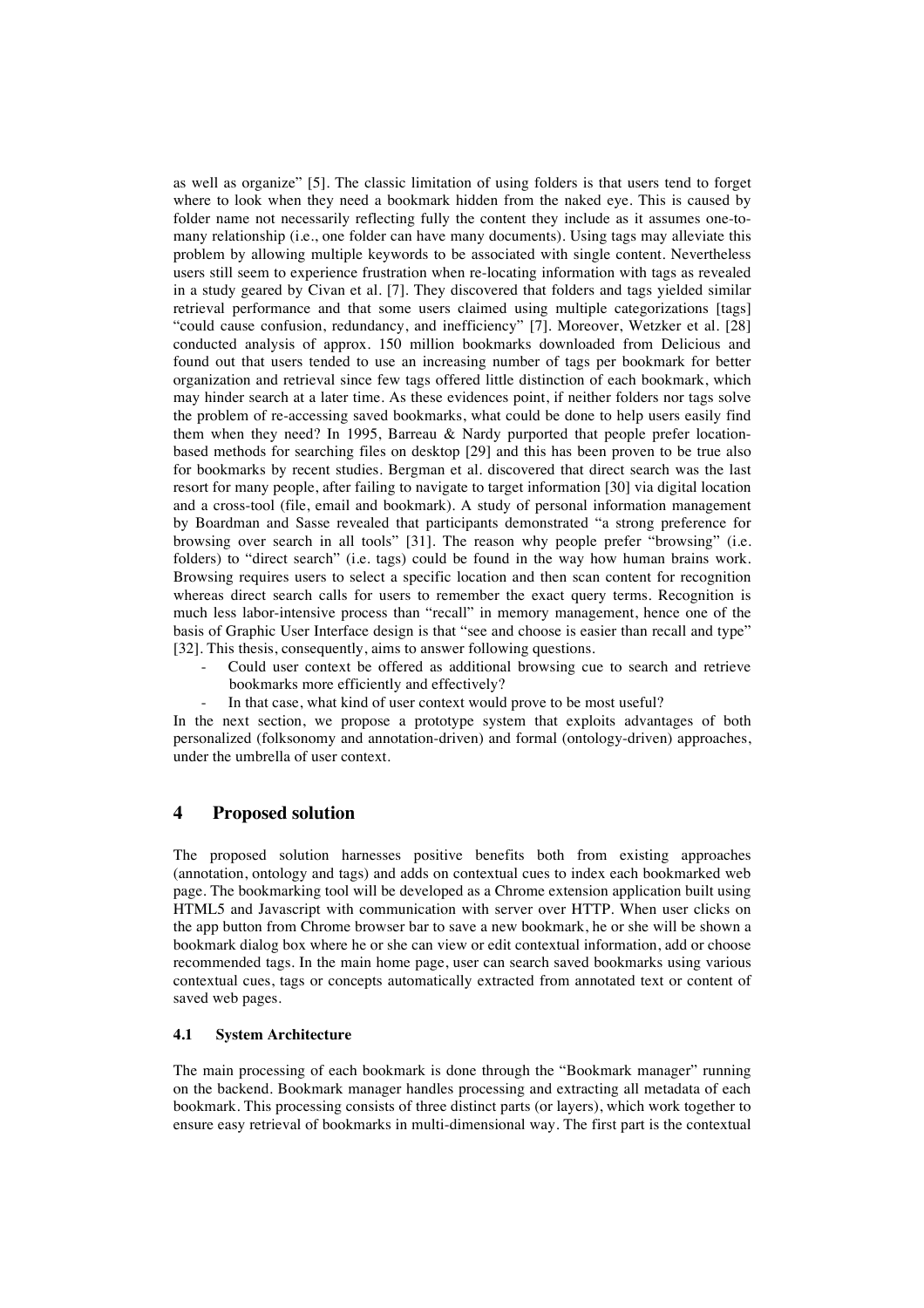layer. Contextual layer is concerned with automatically extracting and saving the context including external (location and time) and internal (user's intention) factors. We assume that user's intention could be captured by 1) search query used to find the target web page, 2) local file for which the web page is useful or related to, 3) a future event for which the target web page needs to be re-accessed, and 4) user-provided goal for which the target web page is being saved (i.e personal projects, exams or research). Context layer persists and retrieves aggregated context information to be used in search. Context data itself will be modeled using a formal ontology, which makes it possible to do reasoning and find relations among the bookmarks or, going further, to support "similar-context" bookmarks among different users. Apart from context information, users can also add annotations or tags to the web page. These are processed by the other two layers called "Subjective" and "Objective" layers. Essentially, these handle extracting keywords and concepts from the web content using formal ontology extraction tools. The subjective layer, hence annotations, will handle saving of the annotations and the extraction from the annotated text and the objective layer from the whole content of the web page. The extracted concepts and keywords are provided to users as recommended tags and also constitute to creating an individual ontological graph of each user, providing a visualized knowledge map to navigate through. The overall architecture of the system is provided in **Fig. 1** below.



**Fig. 1.** The overall architecture of proposed bookmarking tool

Proposed bookmarking tool can provide users with powerful browsing-oriented search by any fragment of context, tags or annotations appended to the target page. Additionally it will create a personalized ontological diagram that allows users to view, browse and discern his or her domain-based dynamics of saved knowledge resources.

## **5. Conclusion and expected contribution**

The new approach put forward in this paper is based on ontology, annotation and context. It not only embraces the advantages of existing ontology and personalization-based approaches but also considers the importance of user's context when a web resource is bookmarked in order to ensure easier and faster retrieval of saved web resources. In fact, the human brains store information along with the contextual cues and they are vital for retrieval, which opens a sea of possibilities for this novel approach. By providing user context information as cue, we plan to discern the significance and impact of context in bookmark retrieval and which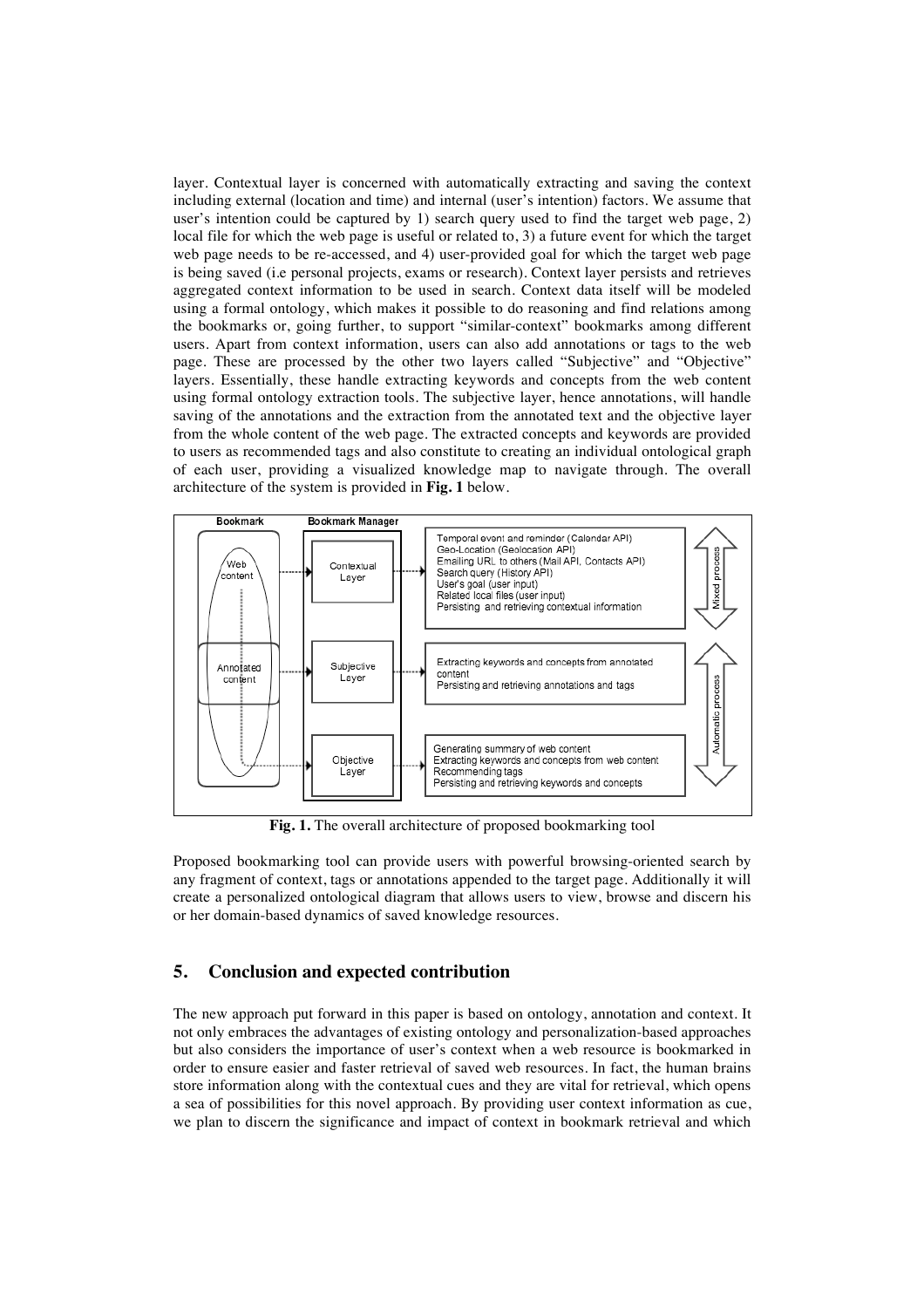type of user context is most useful for that task, which can bring about substantial changes in personalized information search and retrieval. Furthermore, our proposed tool can also allow users to share their bookmarks with others based on various context information by using ontological context model. That could provide us a great insight into most popular type of information users search and save set in various contexts. To affirm and realize this potential, however, a carefully planned empirical experiment would be indispensable.

#### **References**

- [1] 1. Savolainen, R. and Kari, J.: Placing the Internet in information source horizons: A study of information seeking by Internet users in the context of self-development. In: Hernon, P., Schwartz, C. (eds.) Library & Information Science Research, vol. 26., pp.415-433. Elsevier (2004)
- [2] Herder, E.: Characterizations of user Web revisit behavior. In Proceedings of Workshop on Adaptivity and User Modeling in Interactive Systems (2005)
- [3] Teevan, J., Adar, E., Jones, R. and Potts, M.A.S: Information Re-Retrieval: Repeat Queries in Yahoo's Logs. In: SIGIR '07 Proceedings of the 30<sup>th</sup> Annual International ACM SIGIR Conf. Research and Development in Information Retrieval, pp. 151-158. ACM, New York (2007)
- [4] Noll, M., Meinel, C.: Web Search Personalization via Social Bookmarking and Tagging. In: Proceedings of the 6<sup>th</sup> International Semantic Web Conference (ISWC) &  $2<sup>nd</sup>$  Asian Semantic Web Conference (ASWC), Pusan, South Korea 2007, LNCS vol.4825, pp. 367-380. Springer, Heidelberg (2007)
- [5] Bruce H., Jones, W., and Dumais, S.: Keeping and re-finding information on the web: What do people do and what do they need? In Proceedings of  $67<sup>th</sup>$  ASIS Annual Meeting (October 2004)
- [6] Aula, A., Jhaveri, N., and Kaki, M.: Information Search and Re-access Strategies of Experienced Web Users. In: Proc. 14<sup>th</sup> Int'l Conf. World Wide Web, pp. 583-592, ACM Press, New York (2005)
- [7] Civan A., Jones, W., Klasnja, P, and Bruce H.: Better to Organize Personal Information by Folders Or by Tags?: The Devil is in the Details", In: Proceedings of 68<sup>th</sup> ASIST Annual meeting, Columbus, OH (2008)
- [8] Pak, R., Pautz, S., and Iden, R.: Information organization and retrieval: A comparison of taxonomical and tagging systems. In: Cognitive Technology, vol.12(1), pp. 33-44 (2007)
- [9] Ma, S. and Wiedenbeck, S.: File management with hierarchical folders and tags. In: Proc.  $27<sup>th</sup>$ SIGCHI Conference on Human Factors in Computing Systems (CHI 2009) Extended Abstracts, pp.3745-3750. ACM Press, New Yock (Apr. 2009)
- [10] Tulving, E., Donald, T.: Encoding specificity and retrieval processes in episodic memory. In: Psychological Review, vol.80 (5), pp. 352-373. American Psychological Association (1973)
- [11] Smith, S. M.: Theoretical principles of context-dependent memory. In: Gruneberg M. M., Morris, P. E. (eds.) Theoretical Aspects of Memory, pp.168. Routledge, London (1994)
- [12] Hannon, B., Fergus, I. M.: Encoding Specificity Revisited: The Role of Semantics. In: Canadian Journal of Experimental Psychology, vol. 55 (3), pp. 231- 243. Canadian Psychological Association (2001)
- [13] Mylonas, Ph., Vallet, D., Castells P., Fernandez, M, and Avrithis, Y.: Personalized information retrieval based on context and ontological knowledge. In: The Knowledge Engineering Review, vol. 00:0, pp. 1-24, Cambridge University Press, UK (2004)
- [14] Goker, A., Myrhaug, H., Bierig R.: Context and Information Retrieval. In: Goker, A., Davies, J. (eds.) Information Retrieval: Searching in the  $21<sup>st</sup>$  Century, pp. 131-155. Jon Wiley & sons (2009)
- [15] Pitkow, James E., Kehoe, Colleen M.: Emerging trends in the WWW user population. In: Communications of the ACM, vol.39 (6), pp. 106-108. ACM Press, New York (1996)